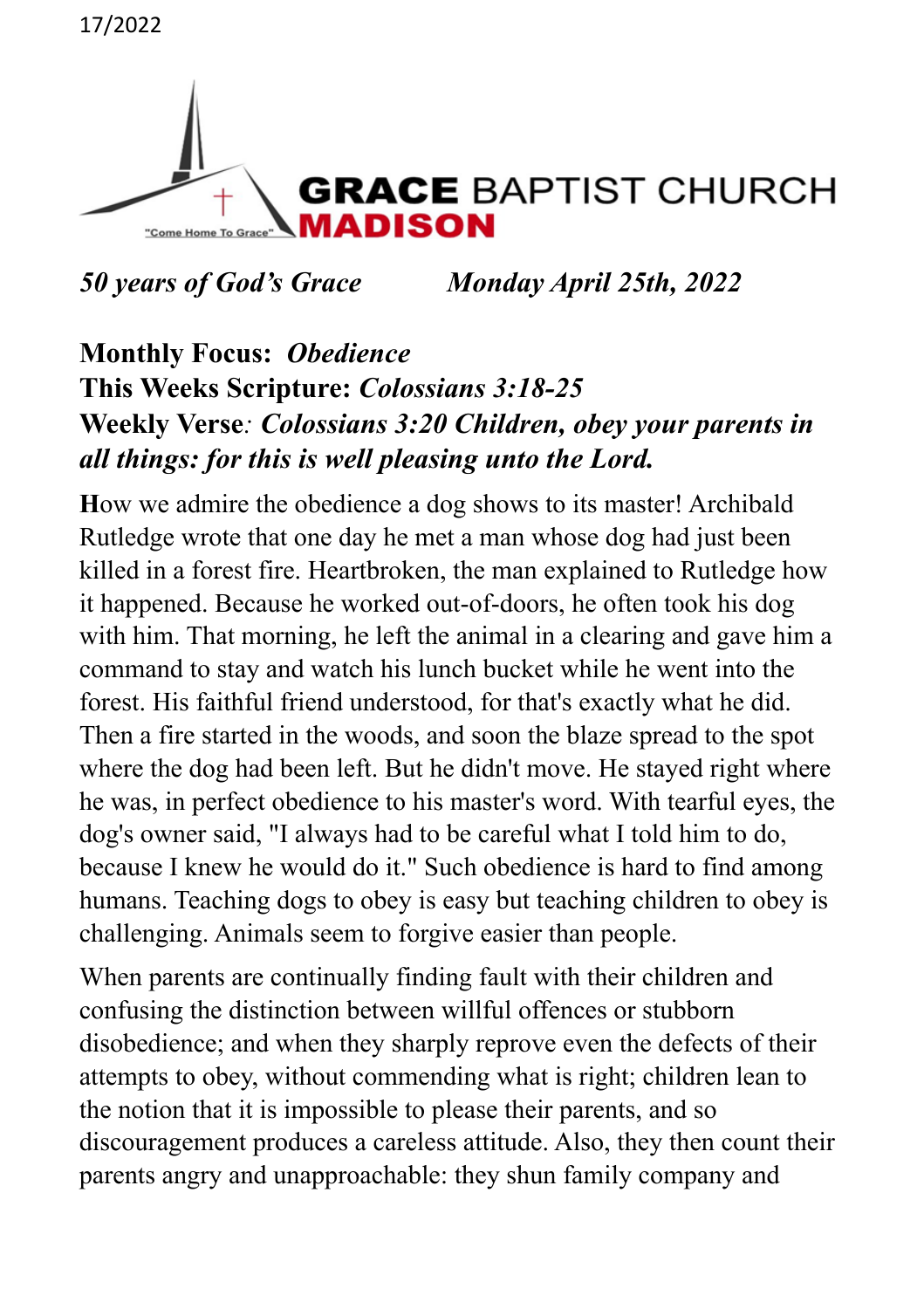prefer the secular or worldly entertainment; and in consequence are exposed to numberless and powerful temptations. Fathers provoke not!

## **FIVE STEPS IN LEADING YOUR FAMILY IN DEVOTIONS AND PRAYER TIME**

# **1st - Take a few minutes to discuss the Scripture.**

*Insight discussion/ Application discussion*

## **2nd - Ask your family for personal praises**

*Works of God/ Blessings from above*

#### **3rd – Take personal prayer requests**

- Needs
- Concerns
- Desires

#### **4th – Personal quiet time of confession and forgiveness**

- Things I have said
- Things others have said
- Things I have thought
- Things I have done
- Things others have done
- **5th Pray** 
	- Adoration /Start by thanking the Lord
	- Confession/Needs
	- Thanksgiving/Protection